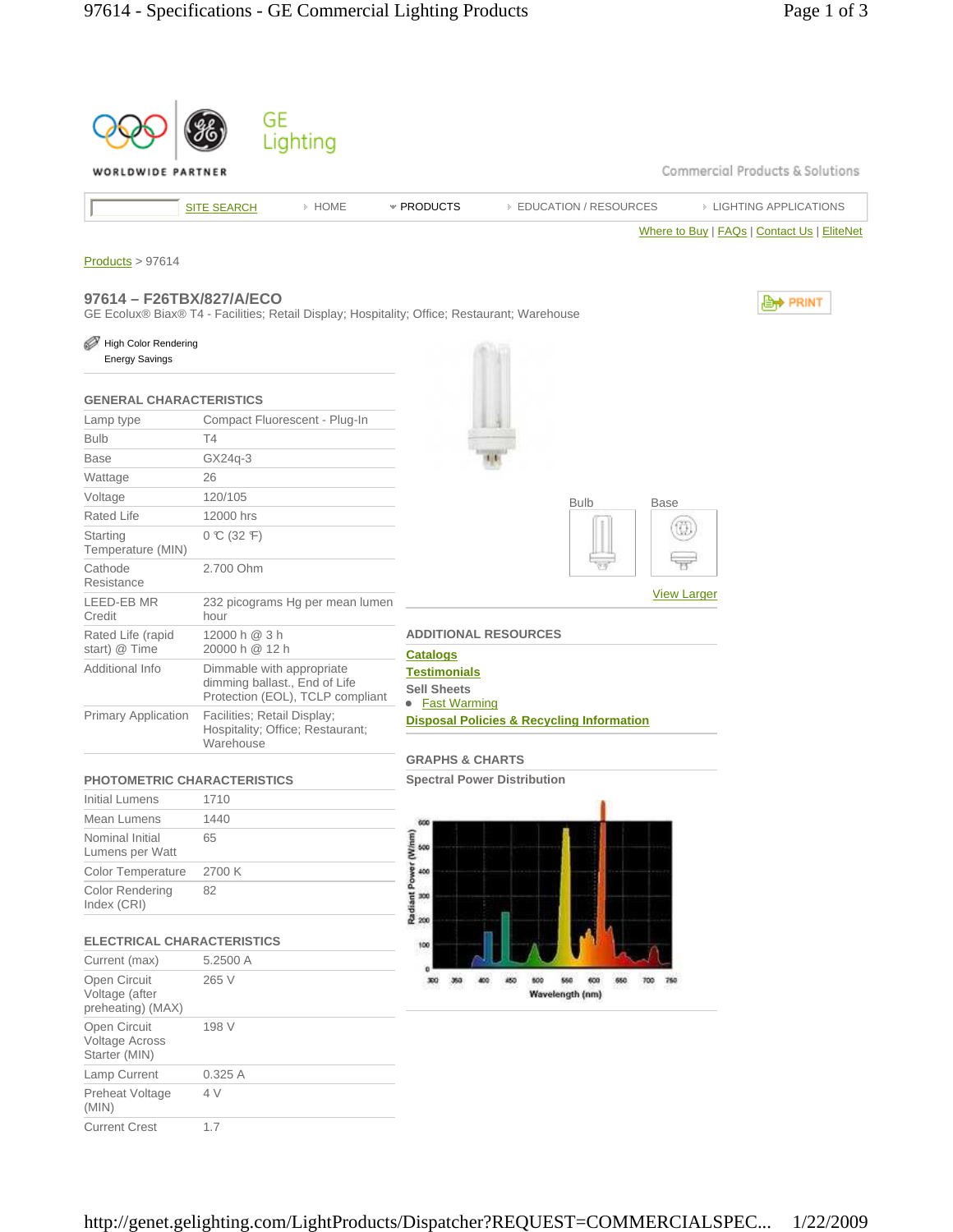| Factor (MAX)                       |          |  |  |  |  |
|------------------------------------|----------|--|--|--|--|
| <b>Supply Current</b><br>Frequency | 20000 Hz |  |  |  |  |
| <b>DIMENSIONS</b>                  |          |  |  |  |  |

| Maximum Overall<br>Length (MOL) | 5.2000 in (132.0 mm) |
|---------------------------------|----------------------|
| Nominal Length                  | 5.200 in (132.0 mm)  |
| Base Face to Top<br>of Lamp     | 4.600 in (116.8 mm)  |

### **PRODUCT INFORMATION**

| Product Code                        | 97614            |
|-------------------------------------|------------------|
| Description                         | F26TBX/827/A/ECO |
| ANSI Code                           | 60901-IEC-3426-1 |
| <b>Standard Package</b>             | Case             |
| Standard Package<br><b>GTIN</b>     | 10043168976142   |
| <b>Standard Package</b><br>Quantity | 10               |
| Sales Unit                          | Unit             |
| No Of Items Per<br>Sales Unit       | 1                |
| No Of Items Per<br>Standard Package | 10               |
| <b>UPC</b>                          | 043168976145     |

#### **COMPATIBLE GE BALLASTS**

| Product<br>Code | <b>Description</b>  | # of<br><b>Bulbs</b> | Power<br>Factor | <b>Ballast</b><br>Factor |
|-----------------|---------------------|----------------------|-----------------|--------------------------|
| 47506           | C242UNVBES-<br>IP   | 2                    | 95.0            | 1.02                     |
| 47509           | C242UNVSE-IP        | $\overline{2}$       | 95.0            | 1.02                     |
| 71434           | GEC218-<br>MVPS-3W  | 1                    | 99.0            | 1.0                      |
| 71432           | GEC218-<br>MVPS-BES | 1                    | 99.0            | 1.0                      |
| 71433           | GEC218-<br>MVPS-SE  | 1                    | 99.0            | 1.0                      |
| 71445           | GEC226-<br>MVPS-3W  | 1                    | 98.0            | 1.1                      |
| 71443           | GEC226-<br>MVPS-BES | 1                    | 98.0            | 1.1                      |
| 71444           | GEC226-<br>MVPS-SE  | 1                    | 98.0            | 1.1                      |

## **CAUTIONS & WARNINGS**

# See list of cautions & warnings.

#### **NOTES**

- 4-Pin lamp minimum starting temperature is a function of the ballast. Most ballasts are rated with a minimum starting temperature of 50 degrees F (10 C). Ballasts are also available that provide reliable starting to 0 degrees F (-18C) and -20 F (-29C).
- Amalgam product experience stable brightness over a wider temperature range and in various operating positions.
- Based on 60Hz reference circuit.
- **Fluorescent lamp lumens decline during life**